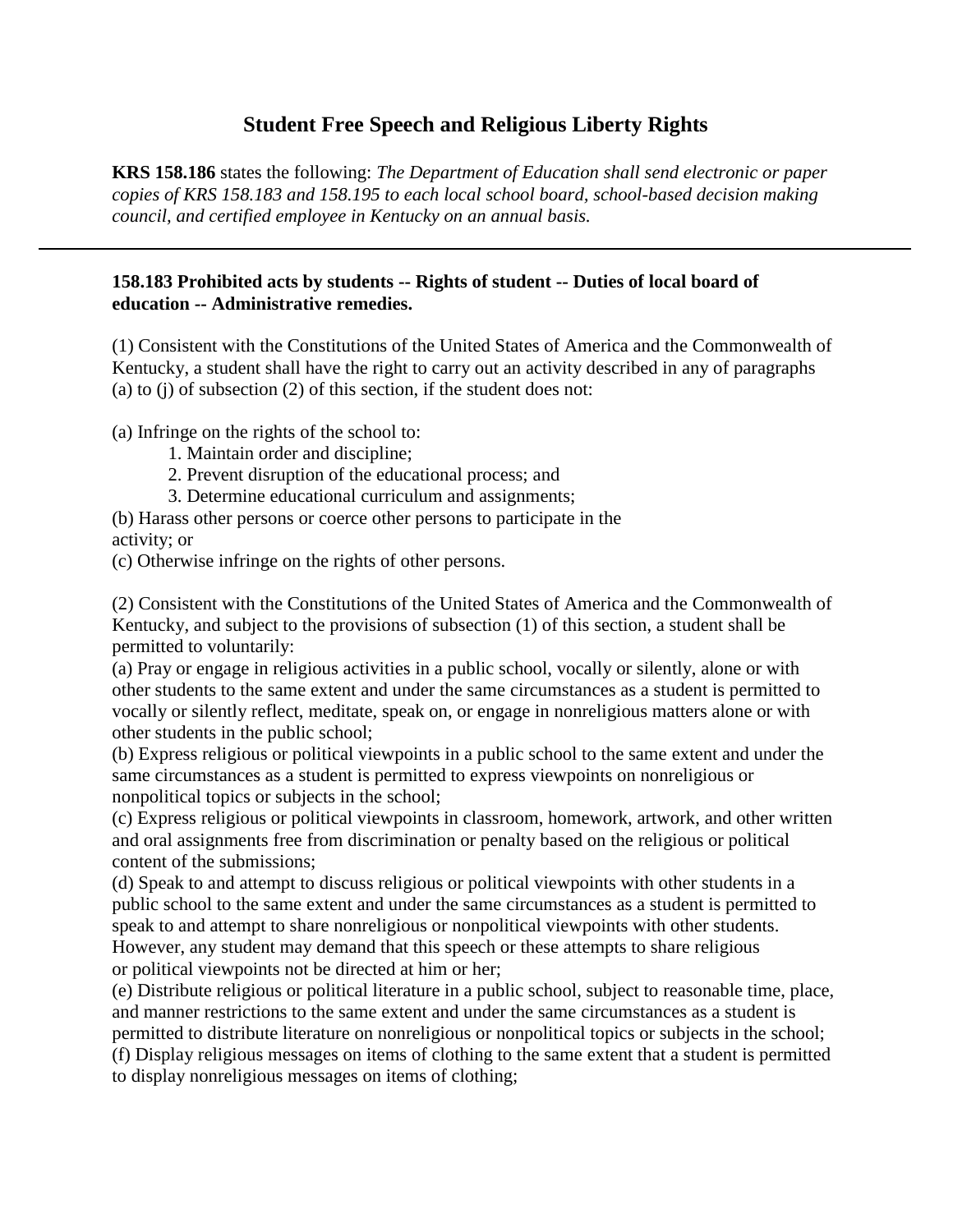(g) Access public secondary school facilities during noninstructional time as a member of a religious student organization for activities that may include prayer, Bible reading, or other worship exercises to the same extent that members of nonreligious student organizations are permitted access during noninstructional time;

(h) Use school media, including the public address system, the school newspaper, and school bulletin boards, to announce student religious meetings to the same extent that a student is permitted to use school media to announce student nonreligious meetings;

(i) Meet as a member of a religious student group during noninstructional time in the school day to the same extent that members of nonreligious student groups are permitted to meet, including before and after the school day; and

(j) Be absent, in accordance with attendance policy, from a public school to observe religious holidays and participate in other religious practices to the same extent and under the same circumstances as a student is permitted to be absent from a public school for nonreligious purposes.

(3) Consistent with its obligations to respect the rights secured by the Constitutions of the United States of America and the Commonwealth of Kentucky, a local board of education shall ensure that:

(a) 1. The selection of students to speak at official events is made without regard to the religious or political viewpoint of the student speaker;

2. The prepared remarks of the student are not altered before delivery, except in a viewpoint-neutral manner, unless requested by the student. However, student speakers shall not engage in speech that is obscene, vulgar, offensively lewd, or indecent; and

3. If the content of the student's speech is such that a reasonable observer may perceive affirmative school sponsorship or endorsement of the student speaker's religious or political viewpoint, the school shall communicate, in writing, orally, or both, that the student's speech does not reflect the endorsement, sponsorship, position, or expression of the school;

- (b) Religious and political organizations are allowed equal access to public forums on the same basis as nonreligious and nonpolitical organizations; and
- (c) No recognized religious or political student organization is hindered or discriminated against in the ordering of its internal affairs, selection of leaders and members, defining of doctrines and principles, and resolving of organizational disputes in the furtherance of its mission, or in its determination that only persons committed to its mission should conduct these activities.

(4) Consistent with its obligations to respect the rights secured by the Constitutions of the United States of America and the Commonwealth of Kentucky, a local board of education shall permit public schools in the district to sponsor artistic or theatrical programs that advance students' knowledge of society's cultural and religious heritage, as well as provide opportunities for students to study and perform a wide range of music, literature, poetry, and drama.

(5) No action may be maintained under KRS 158.181 to 158.187 unless the student has exhausted the following administrative remedies;